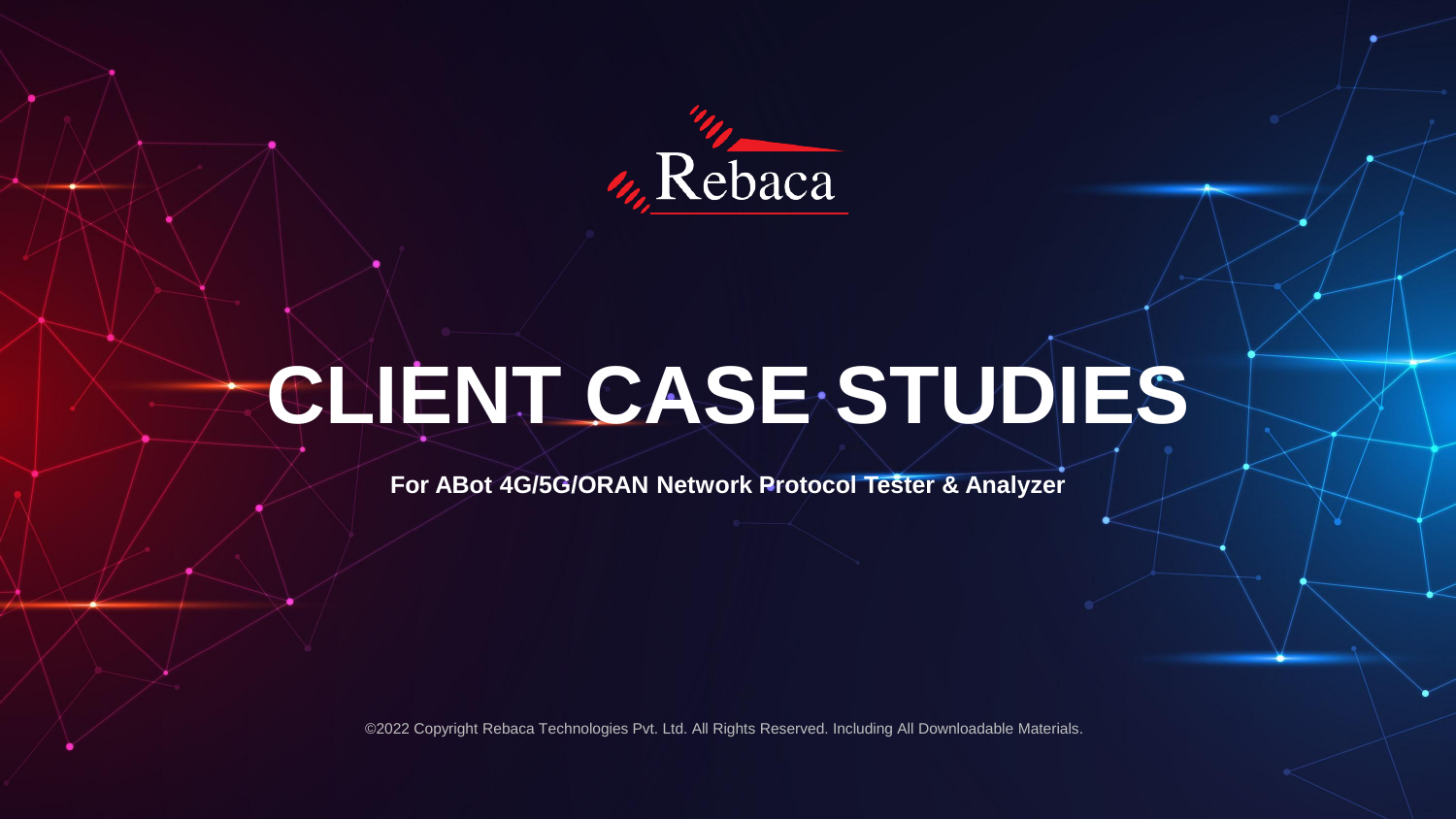#### **Scope:**

**Testing & Certification of Enterprise UPF (Kaloom UPF) with AI/ML Driven Analytics.** 

#### **Challenge:**

1. Integration challenges with Kaloom's UPF and 5G NFs for 5G SA and 4G-5G Migration Testing.

- 2. Creating Call-flow scenarios and modifications to message IEs by development team.
- 3. Rapid creation of use cases during customer demo.

#### **Solution:**

- 1. ABot's extensive support for 4G/5G emulated protocol stack could solve most of the integration challenges.
- 2. ABot ready made feature files and SmartEditor allowed generation of all possible Call-flow scenarios easily.
- 3. Integrating the CUPS nodes elements over N4, Sxa,Sxb interfaces enabled all UPF related testing.

#### **Outcome:**

Successful 5G and 4G-5G migration e2e testbed creation with multi vendor NFs. Seamlessly measuring the functionality and performance of the SUT as a part of pre-deployment testing. ABot generated proper analytics during the integration.



## ckaloom

**Client:**  Kaloom

#### **Industry: Telecommunications**

**Technology Service:**  Telco OEM (UPF Vendor)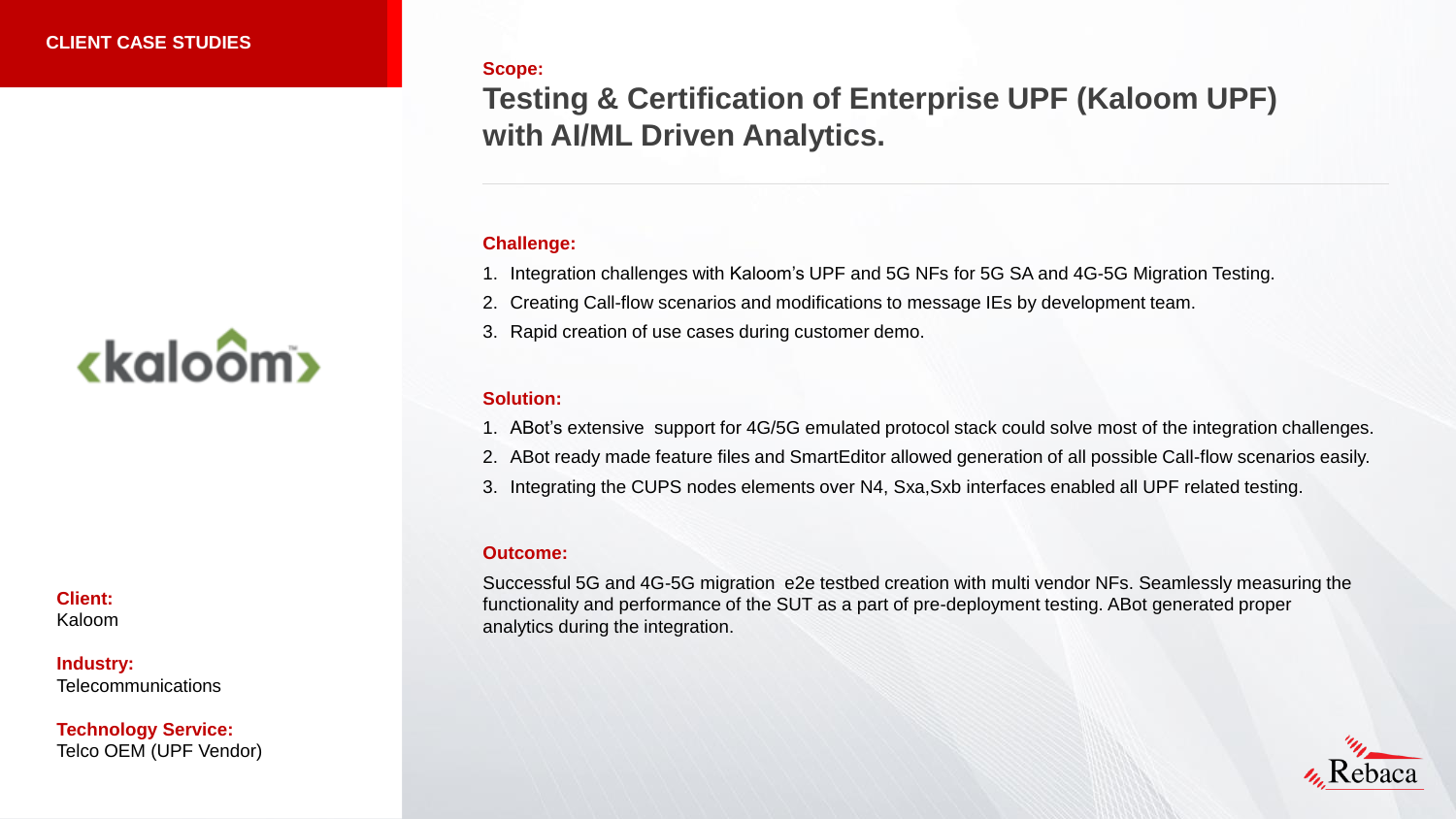#### **Scope:**

**Simulation of end-to-end 5G topology in Lab environment and creating new use cases (JHU Applied physics Lab).**

#### **Challenge:**

1. Integration challenges with different test tool available in the Lab and simulating 4G nodes.

2. Creating different use-cases easily and monitoring different KPIs.

#### **Solution:**

1. ABot 4G emulated nodes and extensive REST API enabled easy integration with other test tools.

- 2. Call-flows were authored easily with SmartEditor without any scripting knowledge.
- 3. Including new IEs to the relevant feature files, customizing them, and monitoring KPI enabled validation of different use cases.

#### **Outcome:**

Successful LTE test bed creation with real and simulated multi vendor nodes, performing functionality and load testing of the SUT. Abot generated proper analytics of the test execution for deep insight. ABot was used as a validation tool to explore multiple 3GPP procedures in the R&D lab environment.



**Client:**  John Hopkins University

**JOHNS HOPKINS APPLIED PHYSICS LABORATORY** 

**Industry: Telecommunications** 

**Technology Service:**  Research Institute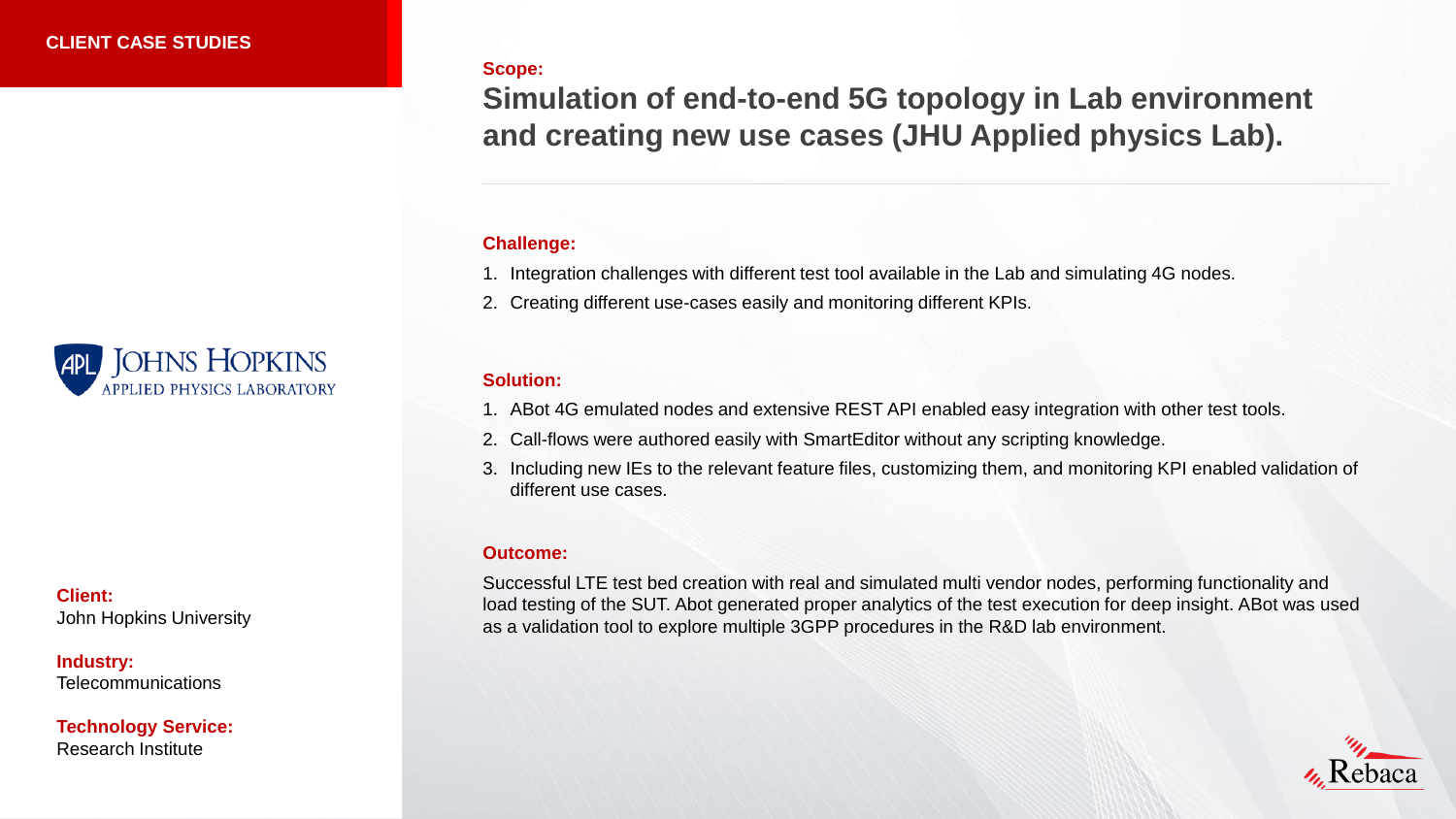## **TCS** тлтл **CONSULTANCY SERVICES**

**Client:**  TATA Consultancy Services

**Industry: Technology** 

**Technology Service:**  Service provider and System Integration

#### **Scope:**

**Certification of an indigenously (CDOT) developed Indian LTE Solution targeted for 4G carrier grade commercial deployment in association with TCS.**

#### **Challenge:**

- 1. Validating and certifying different scenarios of the CDOT EPC as per requirement specification.
- 2. Requirement to simulate OCS/OFCS and add new 4G test scenarios.
- 3. Providing test artefacts to stakeholders for debugging and acceptance.

#### **Solution:**

- 1. ABot ready made 4G test cases are used to rapidly validate requirement use cases.
- 2. ABot BDD driven test cases allowed easy inclusion of new IEs and customization for SUT's requirement.
- 3. OCS , OFCS simulator support added and new feature files on-boarded to ABot.

#### **Outcome:**

Successful LTE test bed creation with real and simulated nodes to certify the requirement specification. Functionality and performance validation of the SUT for carrier grade 4G EPC testing and certification. ABot generated proper analytics during the integration.

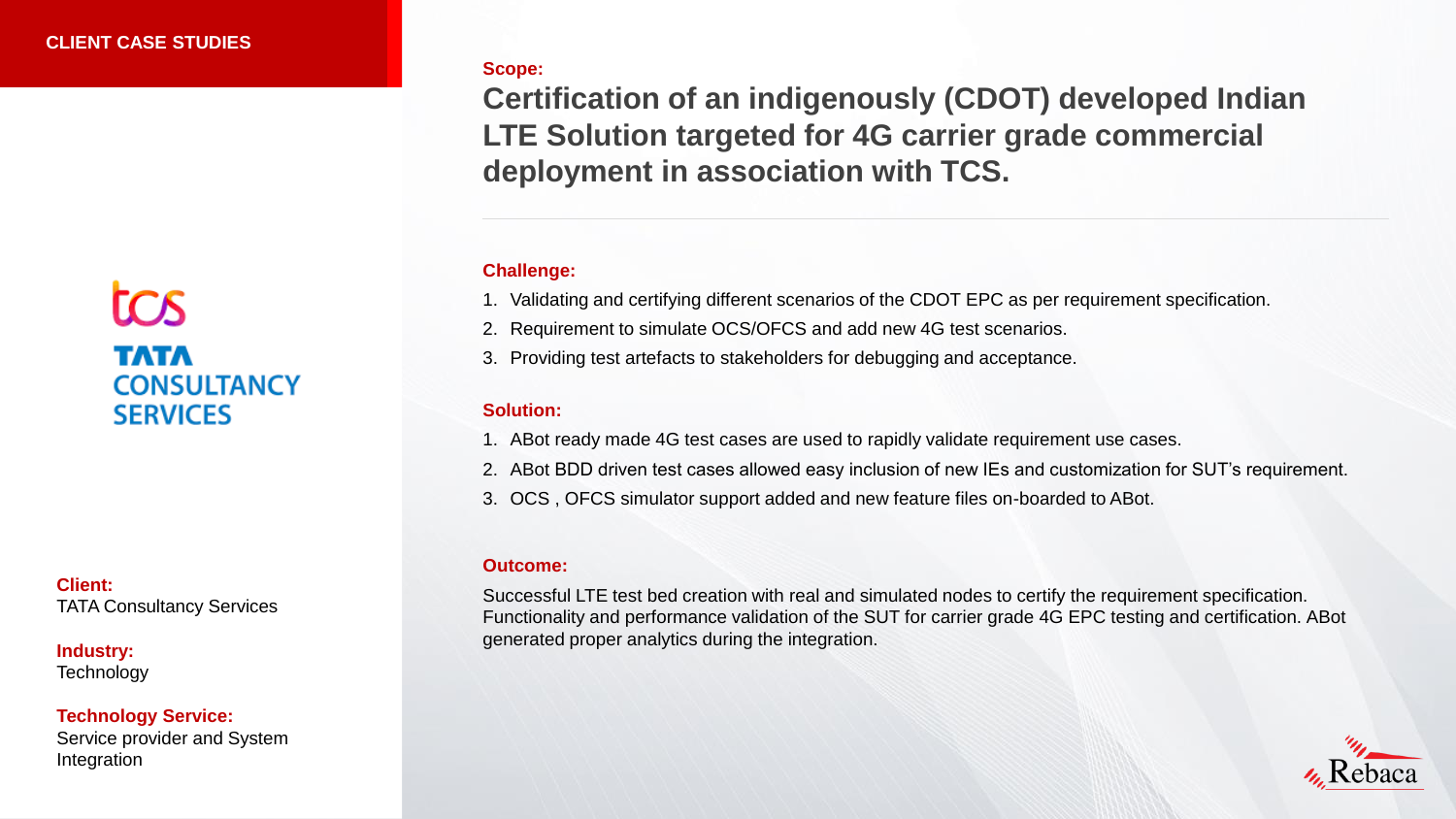## Tech Mahindra



**Client:**  Tech Mahindra & TIP

#### **Industry: Technology**

#### **Technology Service:**

Service provider and System Integration

#### **Scope:**

**Demonstrating the capability of an enterprise RAN (Altiostar Networks) with 4G use cases and performance analysis through a CI engine, in association with Telecom Infra Project & Tech Mahindra.**

#### **Challenge:**

- 1. Validating the proper deployment of the RAN on the RedHat infrastructure.
- 2. Developing the 4G use cases and capturing mobility & infrastructure KPIs
- 3. Providing Continuous Test assurance in a multi-vendor platform.

#### **Solution:**

- 1. ABot emulated the 4G EPC stacks to create an end to end LTE topology.
- 2. ABot's readymade test cases helped to trigger 4G use cases to execute different scenarios with the SUT.
- 3. ABot REST API support was used to seamlessly integrate with CI engine for complete test automation..
- 4. ABot's analytics helped to analyse test execution results and provided insight using various KPIs.
- 5. ABot analytics helped to monitor the over all network health by displaying the system level KPIs.

#### **Outcome:**

Successful LTE test bed creation with ABot simulated 4G EPC nodes & real RAN. Automating the entire testbed with CI/CD integration followed by performance benchmarking and functional validation. ABot generated insightful analytics during the integration.

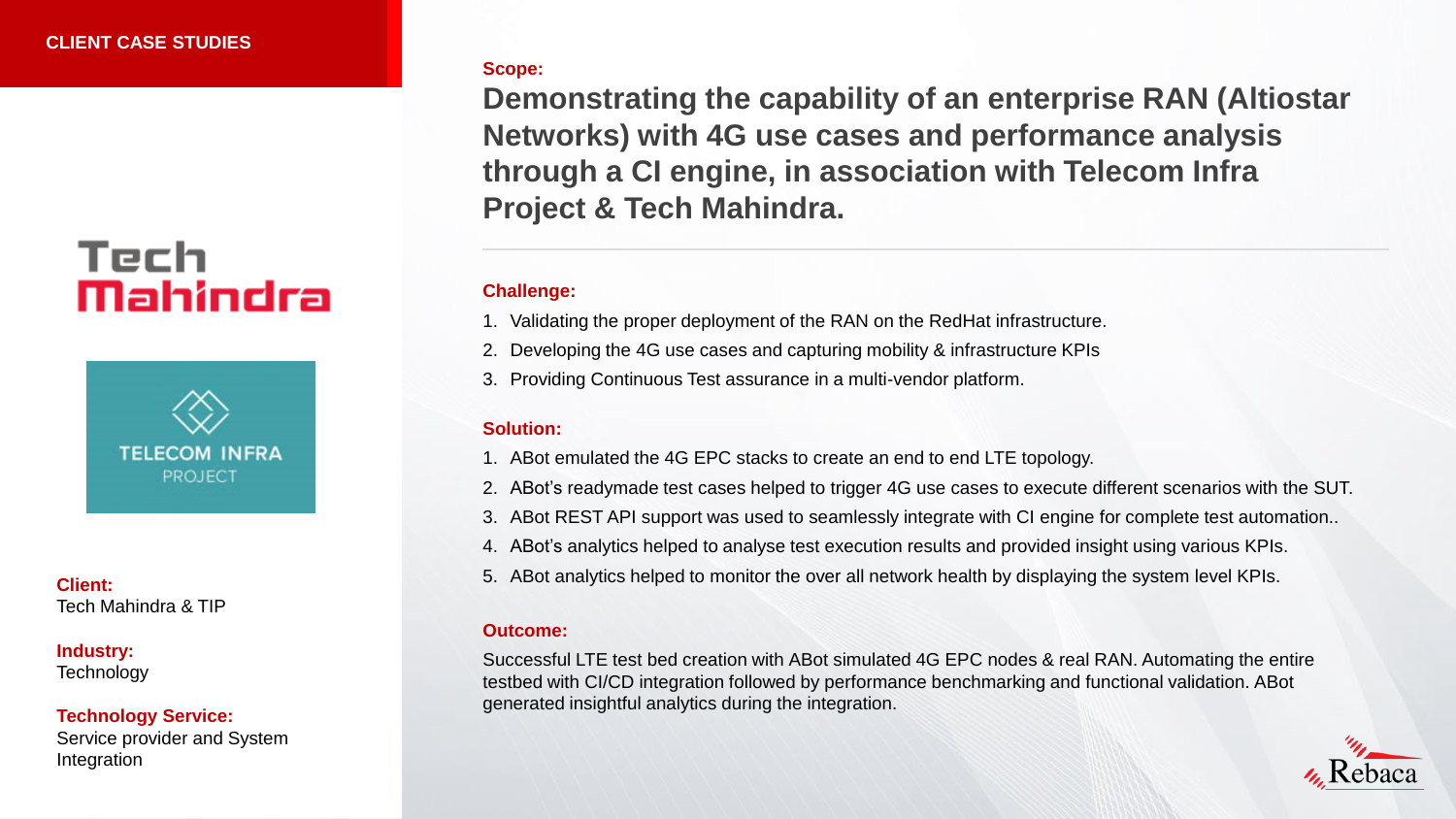



**Client:**  Wavelabs

### **Industry:**

**Technology** 

**Technology Service:**  Telco OEM & Service Provider **Scope:**

**Continuous Test Assurance solution integrated with CI engine for Magma 5G Core in association with Wavelabs.**

#### **Challenge:**

1. On-going validation of Magma Core releases by developer community and identifying issues.

- 2. Generating new test cases for newly released functions those are easily understandable.
- 3. Identifying integration issues with Magma Core components and other 5G NFs.
- 4. Optimizing Magma core performance against different platforms.

#### **Solution:**

- 1. ABot simulated 5G NFs and provides Functional, Conformance and Performance testing.
- 2. Using BDD driven English like test cases to make it easily understandable to the stakeholders.
- 3. ABot Analytics provides test execution and performance insight
- 4. ABot PCA and Log analysis along with Mobility and Infra KPIs help in debugging, particularly in the Magma multi-vendor community.

- 1. Validation of Magma core functionality using ABot 5G Magma test package.
- 2. ABot is helping to create Continuous Test Assurance framework for Magma release management.
- 3. ABot is helping to certify the Magma 5G releases for deployment.

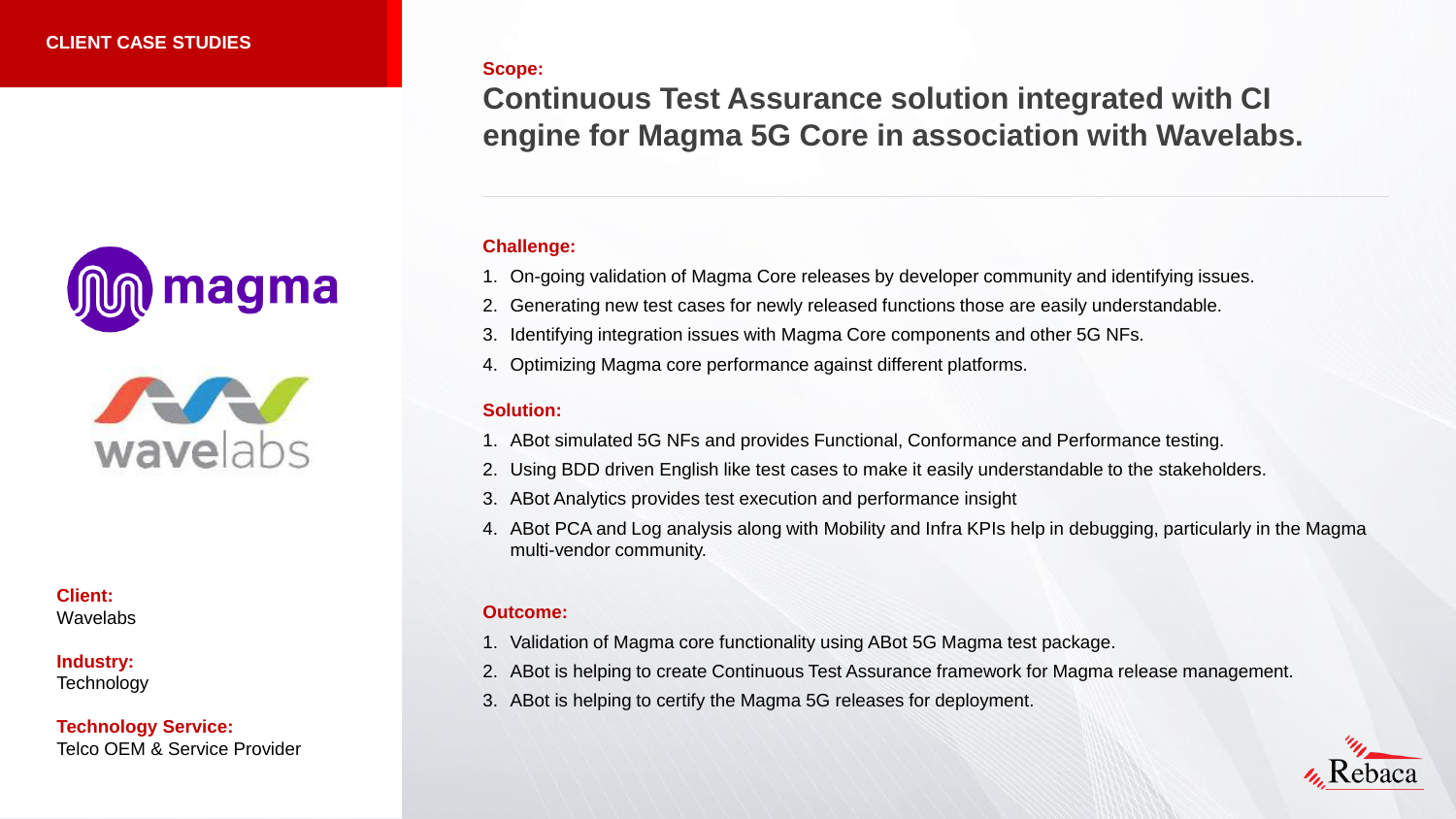

**Client:**  TIP

**Industry: Technology** 

**Technology Service:**  Open Source Initiatives **Scope:**

## **Automatic badging for TIP O-RAN Integration in Multi-vendor Cloud-native platform.**

#### **Challenge:**

- 1. Integrating multi-vendor RAN components and resolving interworking challenges.
- 2. Identifying integration issues between network functions and coordinating with the vendors.
- 3. Manual analysis of test case results and optimizing NF on target hardware.
- 4. Challenges faced due to disaggregated multi-vendor topology.
- 5. Prolonged certification process due to back and forth between different vendors.

#### **Solution:**

- 1. Invoking ABot's REST API for seamless integration with TIP CI engine.
- 2. Integrating ABot with TIP's exiting CI/CD framework to provide Continuous test assurance.
- 3. Simulating missing NFs to complete the use case topology.
- 4. Customizing ABot Analytics to process test results generated by TM500.
- 5. Using ABot Analytics to analyse test results, generate artifacts, and produce reports automatically.

- 1. ABot helped to create a continuous test assurance platform with TIP's CI/CD for automatic validation and badging.
- 2. ABot helped to test and certify ORAN & RAN components of Multi-vendor platform.

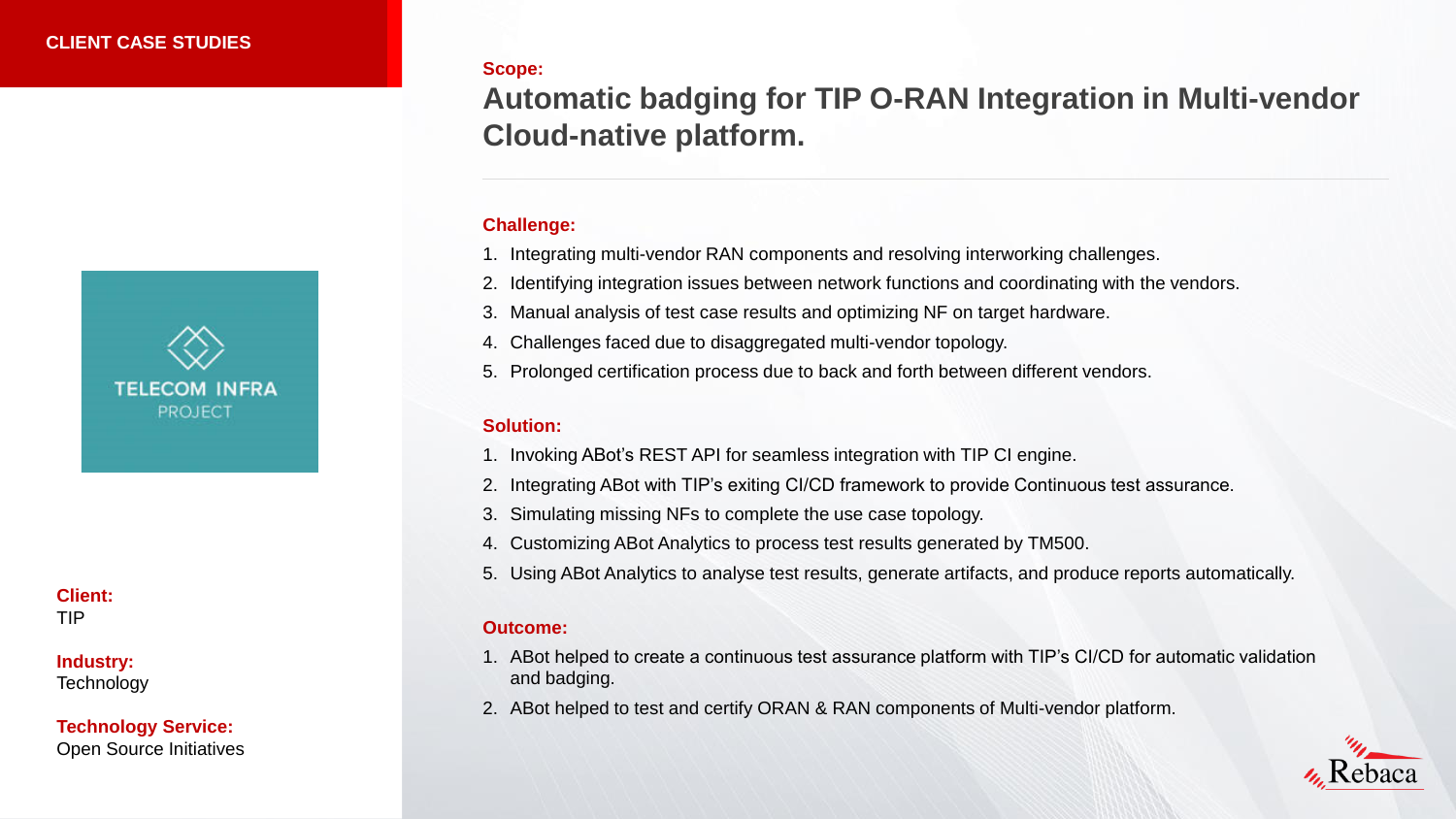

**Client: LTTS** 

**Industry: Technology** 

**Technology Service:** 

Service provider and System Integration

**Scope:**

**Validation of the 5G Lab environment and orientating the 5G test team of the L&T Technology Services using free5GC.**

#### **Challenge:**

- 1. Free5GC is not thoroughly compliant with the 3GPP specifications, that makes it difficult to validate.
- 2. Free5GC being an opensource, the 'git repo' and helm charts are not updated.
- 3. Deploying k8s version of free5GC requires in-depth systems knowledge, and deployment expertise on container environment.
- 4. Developing 5G end-to-end test cases require deep understanding of the NFs and 3GPP specifications.

#### **Solution:**

- 1. ABot simulated the missing NFs to complete the network topology in a k8s based environment.
- 2. ABot team helped to update the yamls for a seamless deployment.
- 3. ABot's plug and play test cases helped to trigger 5G use cases to validate free5GC with customized test case support.
- 4. ABot SmartEditor guided the LTTS team to author customized test case with minimal domain knowledge and no automation scripting background.
- 5. ABot's analytics helped to analyse test execution results and provided insight using various KPIs.
- 6. REST API support was used to seamlessly integrate with CI engine for complete test automation.

#### **Outcome:**

ABot is helping to test/certify LTTS 5G Lab and train the LTTS test team prior to real customer engagements.

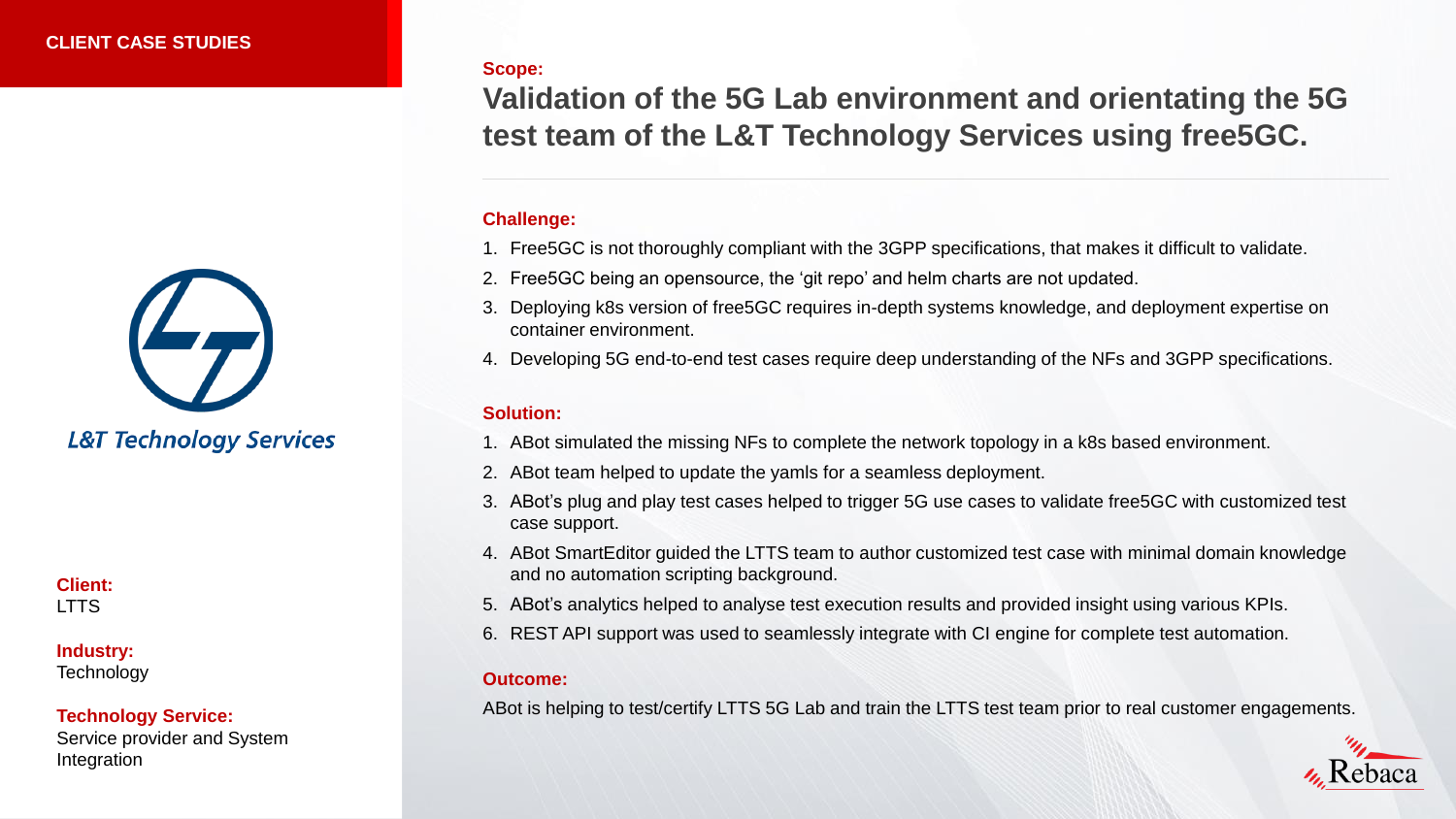## CILE NETWORKING

**Client:**  Linux Foundation Networking

**Industry:** 

**Technology** 

**Technology Service:**  Opensource Forum

#### **Scope:**

**Network Slicing use case validation and video KPI analysis with different resolution video traffic for a multi-vendor platform, in association with Linux Foundation Networking.**

#### **Challenge:**

- 1. Integrating Kaloom UPF and Altran 5G Core in a disaggregated architecture.
- 2. Developing 'network slicing' use case to demonstrate multiple PDU session having different SST/QFI.
- 3. Simulating different resolution video traffic and analyzing the video KPI statistics to validate the slicing use case.

#### **Solution:**

- 1. ABot simulated the missing 5G NFs and video server & client in a k8s cluster to complete the network topology.
- 2. ABot's 'network slicing' test cases triggered the real time traffic having diff. QFI/SSTs.
- 3. ABot's extensive REST API support helped in seamless integration with AMCOMP Orchestrator.
- 4. Test case flexibility enabled modifications to IEs to match the SUT(s) requirements.
- 5. ABot's AI driven analytics module helped to analyse the video KPIs for different slices.

- 1. ABot helped to demonstrate 'Network Slicing' use case in a multi-vendor cloud-native platform with AI driven Video KPI analysis.
- 2. ABot analytics module helped to generate insightful Video statistics like playback duration, buffering information , network bandwidth during the video execution, video frame drop, latency etc. for a comparative analysis and measurement of each scenario in an interactive dashboard.

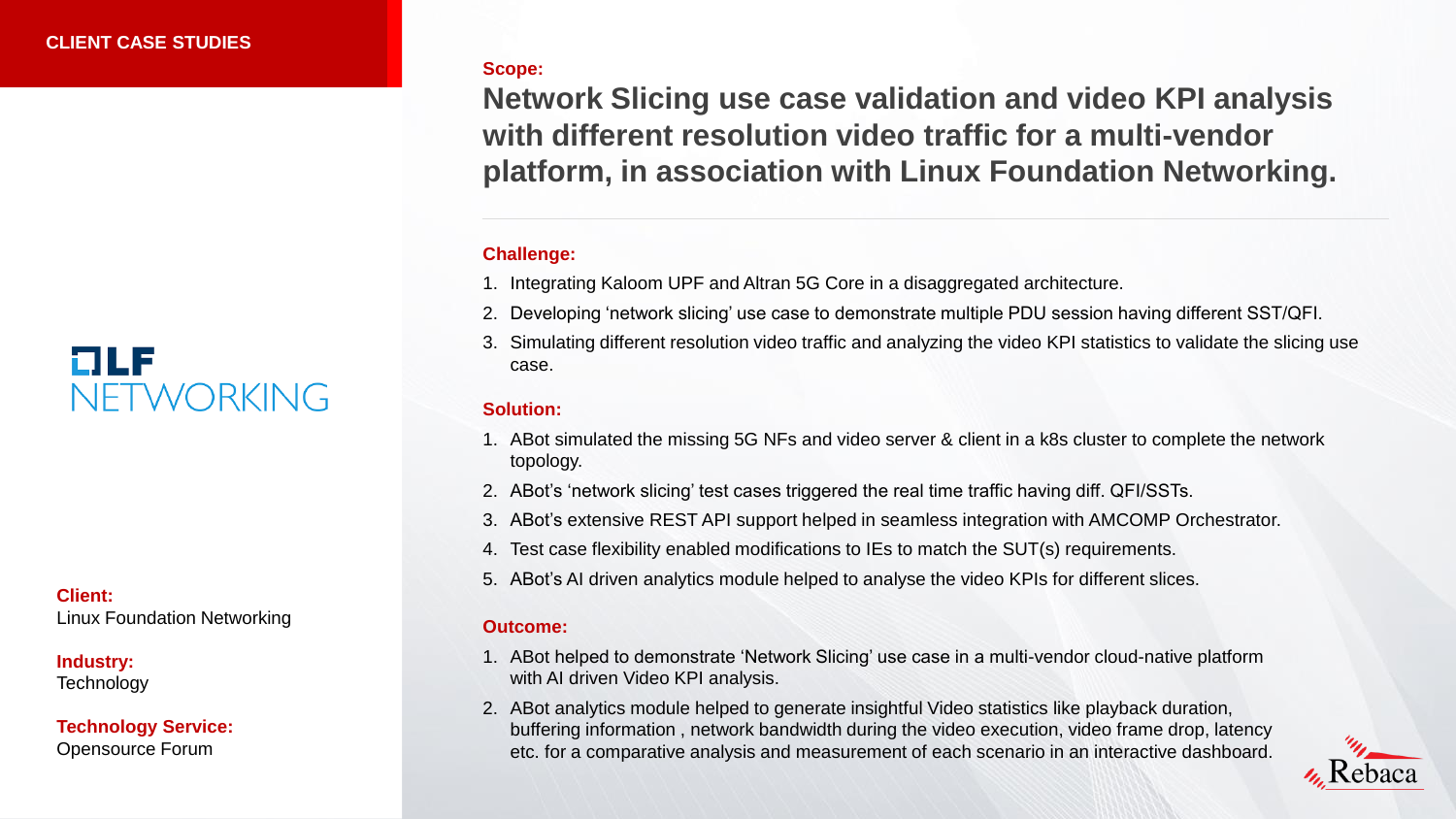

**Client:**  Intel

#### **Industry: Technology**

**Technology Service:**  Telco OEM

**Scope:**

**Measurement and analysis of k8s infrastructure on Intel hardware for different 5G mobility scenarios.**

#### **Challenge:**

- 1. Easy and flexible means to create different mobility scenarios.
- 2. Test tool that works with k8s free5G Core and has readymade test cases.
- 3. Ability to throttle the network traffic to manage congestion and failure.
- 4. Validate the execution and analyze results in an automation fashion from a CI engine.

#### **Solution:**

- 1. ABot simulated the gNB and missing 5G NFs to complete the network topology.
- 2. ABot's readymade test cases helped to trigger 5G use cases to execute different scenarios on free5GC.
- 3. ABot SmartEditor enabled authoring of new mobility scenarios.
- 4. ABot analytics helped to co-relate infra KPIs with mobility scenarios executed on free 5GC.
- 5. Complete test automation was possible using extensive REST support of ABot features.

#### **Outcome:**

ABot enabled execution of various 5G scenarios on free5GC and collected Infra KPIs for Intel hardware performance validation.